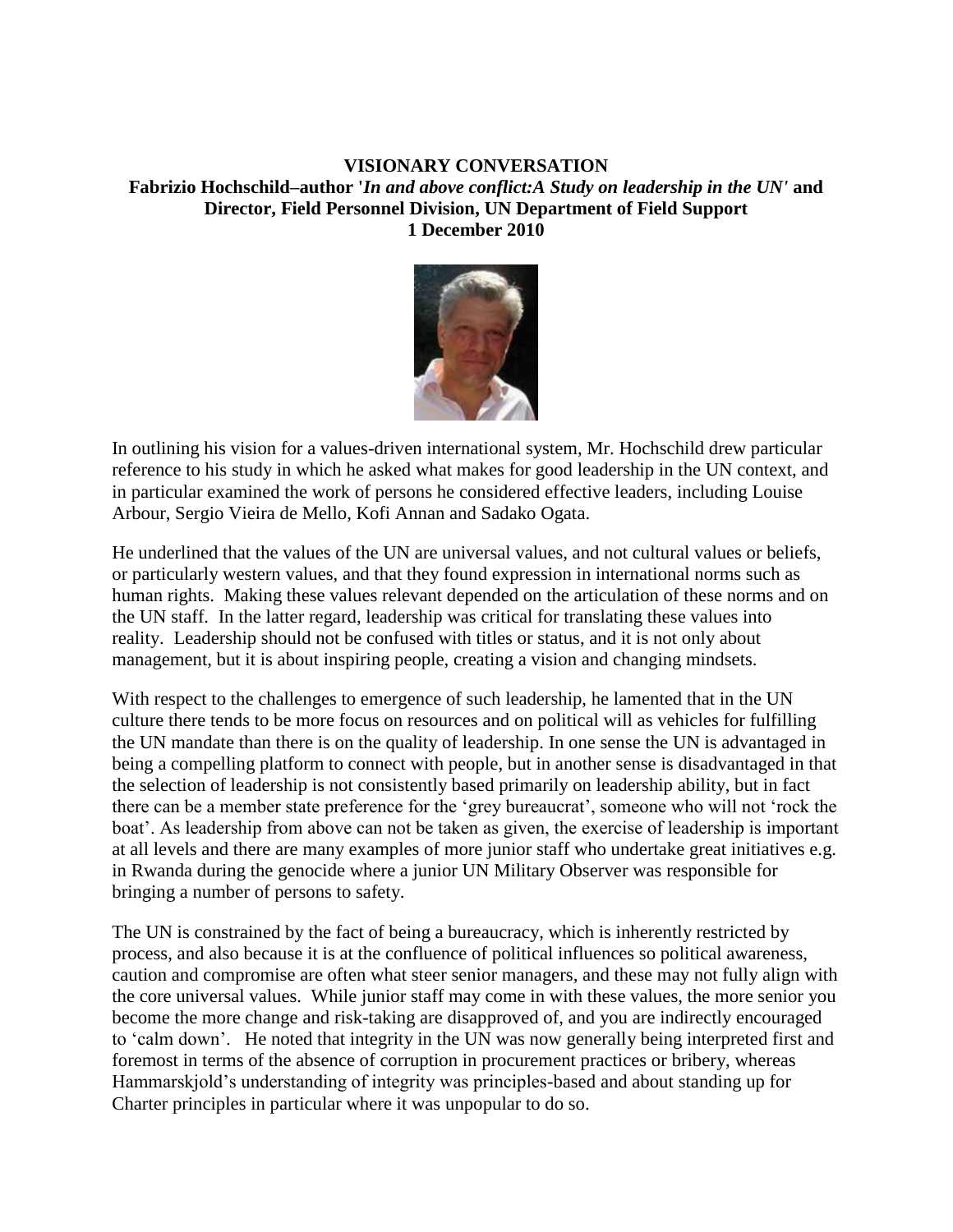Regarding support for this kind of integrity and leadership being realized in the UN system, Mr. Hochschild said that there were some persons who had done it successfully, and from his study he had identified several features of effective advocacy for norms and principles as a critical ingredient in UN leadership. These were:

- 1. Political realism, that is, understanding that the UN was created to prevent the world from 'descending in to hell', and not necessarily to help the world to "go to heaven"
- 2. Making personal connections in terms of showing deference and respect, being flattering, and otherwise making significant or controversial messages more palatable
- 3. Creating alliances around a position
- 4. Appealing to public opinion, since often the public will support the more values-driven stand taken
- 5. Saying 'No' and telling Member-States when compromise is needed
- 6. Being persistent, and seeing beyond the short-term drawbacks, and this may mean losing the battle to win the war.

With regard to options for the way forward to promote more values-driven leadership, and related processes or mechanisms, he noted that the selection process for senior staff such as Resident Coordinators, is increasingly paying attention to other factors besides political acceptance of candidates, and leadership abilities such as upholding staff morale are becoming more important. More needs to be done, such as ensuring proven ability to stand up for beneficiaries and constituents.

Mr. Hochschild also noted that whereas in the past the UN consistently attracted exceptional people, this seems to have waned and there is a need to cultivate the prestige of work with the UN again. This may involve projecting the UN as unique in representing a particular set of values, more than for financial or political or academic clout, where it is out-ranked in any event by other institutions such as the World Bank, or by think-tanks.

Leadership ultimately depended on influencing others through a relationship of trust and advocating a clear vision.